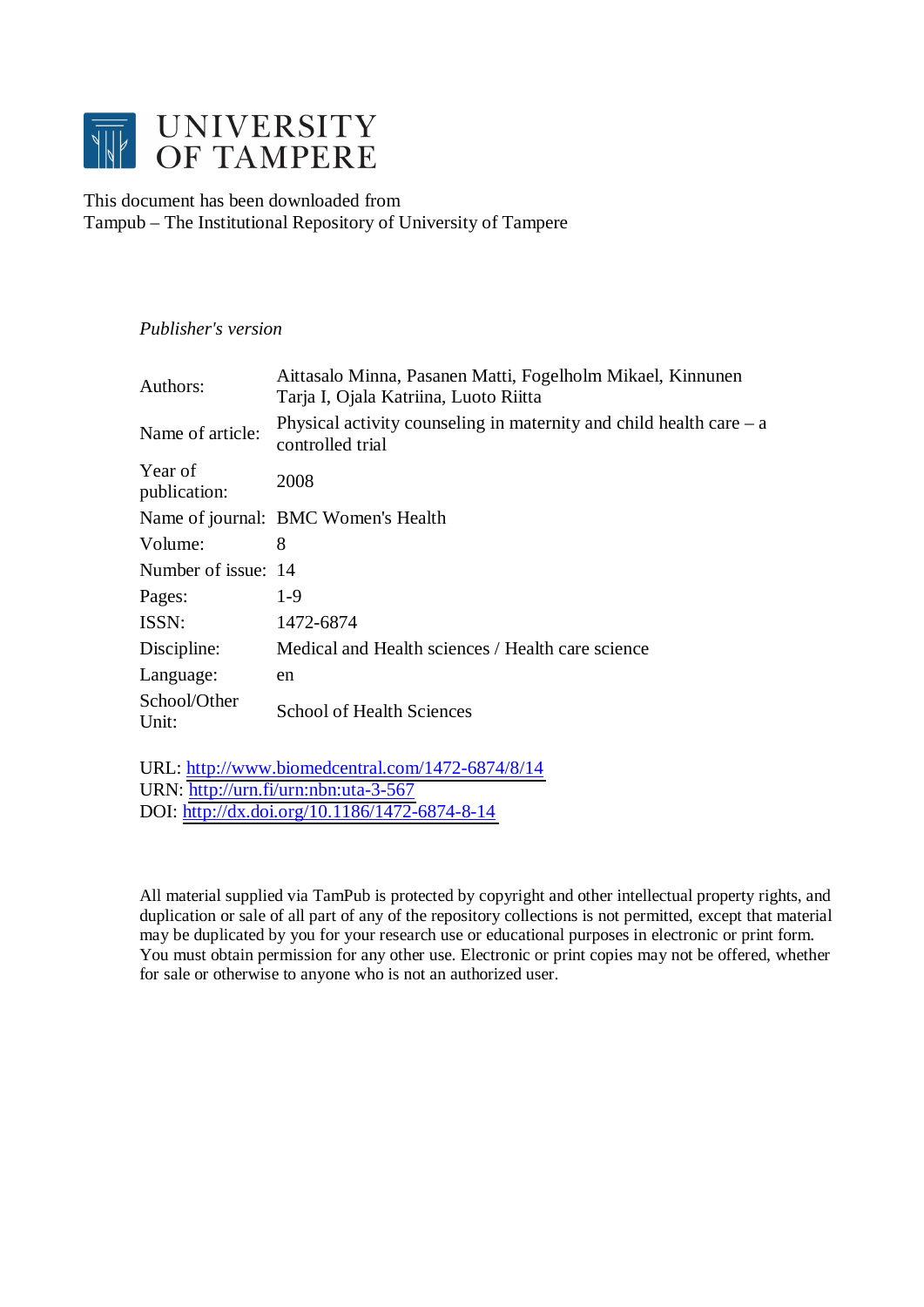## Research article **[Open Access](http://www.biomedcentral.com/info/about/charter/)**

# **Physical activity counseling in maternity and child health care – a controlled trial**

Minna Aittasalo\*<sup>1</sup>, Matti Pasanen<sup>1</sup>, Mikael Fogelholm<sup>2</sup>, Tarja I Kinnunen<sup>1</sup>, Katriina Ojala<sup>1</sup> and Riitta Luoto<sup>1,3</sup>

Address: <sup>1</sup>The UKK Institute for Health Promotion Research, Tampere, Finland, <sup>2</sup>Health Research Unit, Academy of Finland, Helsinki, Finland and <sup>3</sup>Tampere School of Public Health, University of Tampere, Tampere, Finland

Email: Minna Aittasalo\* - minna.aittasalo@uta.fi; Matti Pasanen - matti.pasanen@uta.fi; Mikael Fogelholm - mikael.fogelholm@aka.fi; Tarja I Kinnunen - tarja.i.kinnunen@uta.fi; Katriina Ojala - katriina.ojala@uta.fi; Riitta Luoto - riitta.luoto@uta.fi \* Corresponding author

Published: 14 August 2008

*BMC Women's Health* 2008, **8**:14 doi:10.1186/1472-6874-8-14

[This article is available from: http://www.biomedcentral.com/1472-6874/8/14](http://www.biomedcentral.com/1472-6874/8/14)

© 2008 Aittasalo et al; licensee BioMed Central Ltd.

This is an Open Access article distributed under the terms of the Creative Commons Attribution License [\(http://creativecommons.org/licenses/by/2.0\)](http://creativecommons.org/licenses/by/2.0), which permits unrestricted use, distribution, and reproduction in any medium, provided the original work is properly cited.

Received: 13 November 2007 Accepted: 14 August 2008

#### **Abstract**

**Background:** The purpose of the study is to examine the effects and feasibility of individual physical activity (PA) counseling in maternity and child health clinics in Finland.

**Methods:** Three clinics including both maternity and child health care signed up for the experimental (EXP) and three for the control group (CON). The participants were 132 pregnant and 92 postpartum primiparas. The nurses in EXP integrated a primary and four booster PA counseling sessions into routine visits. An option for supervised group exercise was offered. In CON former practices, usually including brief PA advice, were continued. Leisure-time PA (LTPA) prior to pregnancy was elicited by questionnaire and followed 16–18 and 36–37 weeks' gestation in maternity clinics and 5 and 10 months postpartum in child health clinics. Feasibility included safety, participant responsiveness, realization of counseling and applicability.

**Results:** According to analysis of covariance adjusted for baseline LTPA and possible confounders, no relative between-group differences in LTPA were found at the first follow-up in either maternity or child health clinics. At the last follow-up in maternity clinics the weekly number of at least moderate-intensity LTPA days was 43% (95% CI: 9, 87) higher and the weekly duration of at least moderate-intensity LTPA 154% (95% CI: 16, 455) higher in EXP compared with CON. Counseling proved feasible in both maternity and child health clinics.

**Conclusion:** Counseling encouraged pregnant women to sustain their moderate-intensity LTPA and was feasible in routine practices. No effects were observed if counseling was initiated postpartum.

**Trial registration:** Current Controlled Trials ISRCTN21512277

## **Background**

The health benefits of physical activity (PA) among general population are well documented [1,2]. Nevertheless, only less than half of the population in the developed countries is sufficiently physically active [2,3]. Women, in general, seem to be more inactive than men, especially in moderate-to-vigorous-intensity PA [4].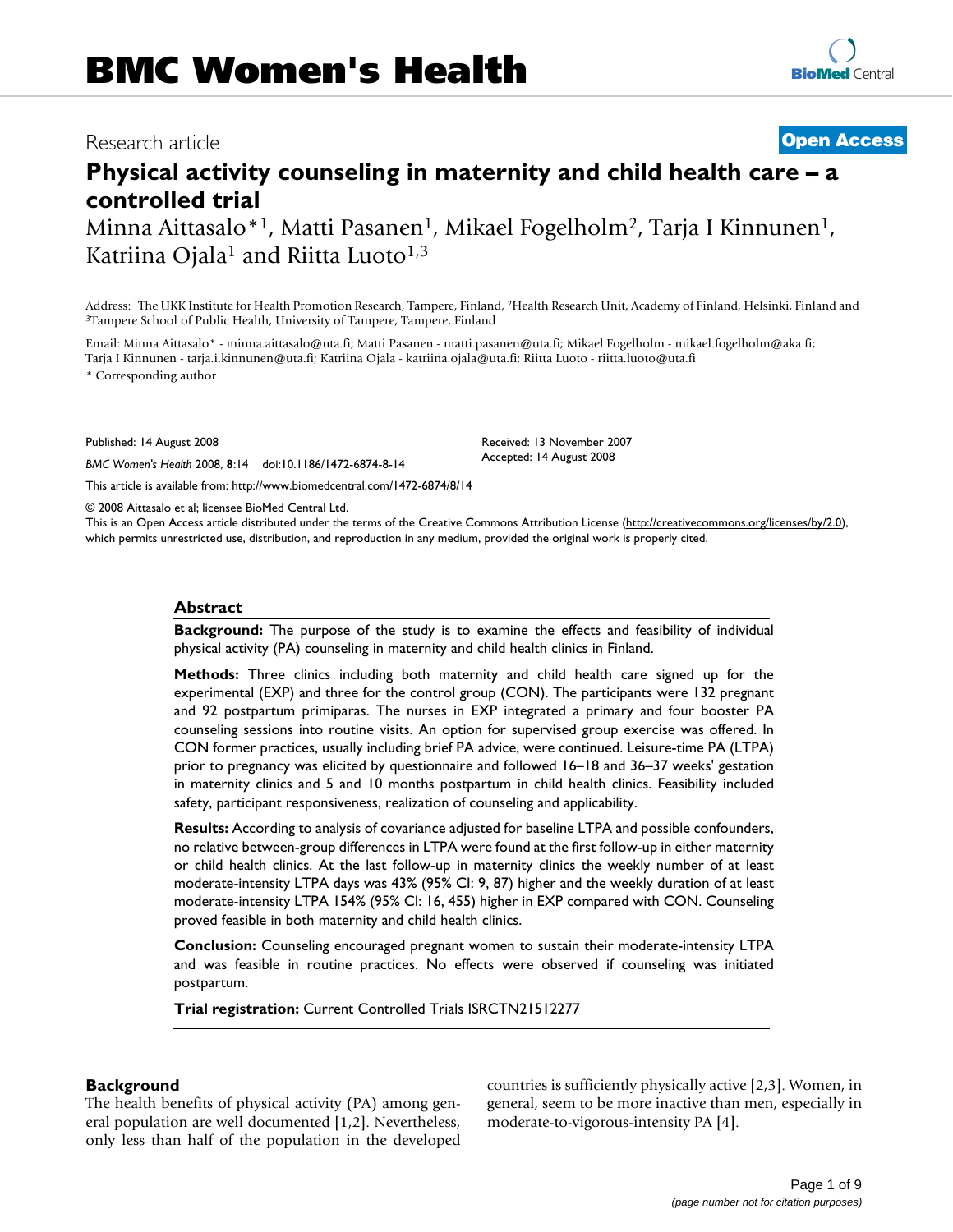Women's PA may decrease further during pregnancy [5-7] due, for example, to physical limitations [6] or due to fear of harming the fetus [6,8]. Similar unfavorable changes in PA have also been discovered during postpartum [6,9] mainly due to responsibilities related to childcare [6,10]. Pregnant and postpartum women also tend to shift from moderate to light-intensity PA [11,12]. However, according to the CDC-ACSM recommendation [2], which is also valid during uncomplicated pregnancy and postpartum period [13-15], to achieve health effects, accumulation of moderate-intensity PA on most days of the week is needed.

PA should, thus, be highlighted by health care professionals both during uncomplicated pregnancy [14,16] and postpartum [17]. This is further supported by the fact that PA prior to, during, and after pregnancy is positively associated with overall health status [18]. More specifically, it can prevent gestational diabetes, especially among obese women [19], decrease postpartum weight retention [20] and promote postpartum psychological well-being [8,9]. Women may also be more susceptible to behavioral modifications during pregnancy [14,16] and postpartum [21].

Currently, PA counseling is not, however, routinely integrated into pre- and postpartum care [8,9]. Also, the counseling is unsystematic [22], which may partly be due to insufficient evidence on the best way to implement counseling [16]. In most of the studies the effects of instructed exercise, not the effects of individual counseling are examined. Furthermore, the aim of the studies has most often been to prevent excessive weight gain and thus, the total energy expenditure or overall PA has been used as an outcome. In the study by Polley et al. [23] education and behavioral strategies were used in order to achieve the recommended rates of pregnancy weight gain. As a result, no changes in energy expenditure were discovered. Similar findings have been reported by Gray-Donald et al. [24] among Cree pregnant women. Regarding postpartum women, O'Toole et al. [25] found that an educational intervention was effective in increasing subjects' energy expenditure over a period of one year but the high dropout rate of 43% impairs the value of the results. Also, in the earlier publications related to this present study it was discovered that individual counseling on PA and diet did not increase total leisure time energy expenditure among pregnant or postpartum women [26,27].

However, no studies have been published about the effects of counseling on the PA patterns of pregnant and postpartum women. The purpose of this study is 1) to examine the effects of individual counseling on the frequency and duration of light and at least moderate-intensity leisure-time PA (LTPA) among pregnant and postpartum women and 2) to evaluate the feasibility of the counseling procedure implemented in real health care setting.

## **Methods**

## *Participants*

The study was approved by the ethical committee of the Pirkanmaa Hospital District. A convenience sample of six municipal clinics, each including both maternity and child health care, from two southern cities participated in the study. Three of the clinics volunteered for the experimental group (EXP) and the rest were assigned to the control group (CON) (Fig 1). From the clinics altogether 24 public health nurses, referred here as nurses, participated in the study. Of these, nine worked in maternity clinics (MCs), eight in child health clinics (CCs) and seven at both clinics.

The nurses recruited women with no earlier deliveries in most cases by telephone each time a women set the appointment time for the first visit (in MCs 8–9 weeks' gestation and in CCs 2 months after delivery). The exclusion criteria were age under 18 years, type 1 or 2 diabetes mellitus, twin pregnancy, otherwise problematic pregnancy (e.g. increased risk for miscarriage), physical disability, substance abuse, treatment or clinical history of any psychiatric illness, inability to speak Finnish and intention to change place of residence within the next three months. Preliminarily eligible women were mailed a baseline questionnaire with a request to return in on the first visit, where eligibility was confirmed and written informed consent obtained.

## *Physical activity counseling*

## *Experimental clinics*

In Finland, nurses are recommended to see their primiparous clients 11–15 times during pregnancy [28] and 10 times during the child's first year [29]. The services are provided free of charge. One primary and four booster PA counseling sessions were integrated into five of the routine visits (Fig. 2). An option for supervised group exercise (60') once a week arranged close to the clinics was offered to provide supportive relationships for behavior change, which has been shown to be important in earlier studies [6]. The possibility was presented to the participants by the nurses at the first visit and reminded in the course of the study by the nurses and one of the researchers. The group exercise consisted of three types of training: walking, low impact aerobic and circuit training. In the postpartum group, the babies were involved in the training.

The structure and the topics of counseling follow the model introduced by Laitakari and Asikainen [30]. The sessions were guided by the counseling card, particular for each participant and including the topics with writing space for each session. The topics during the primary ses-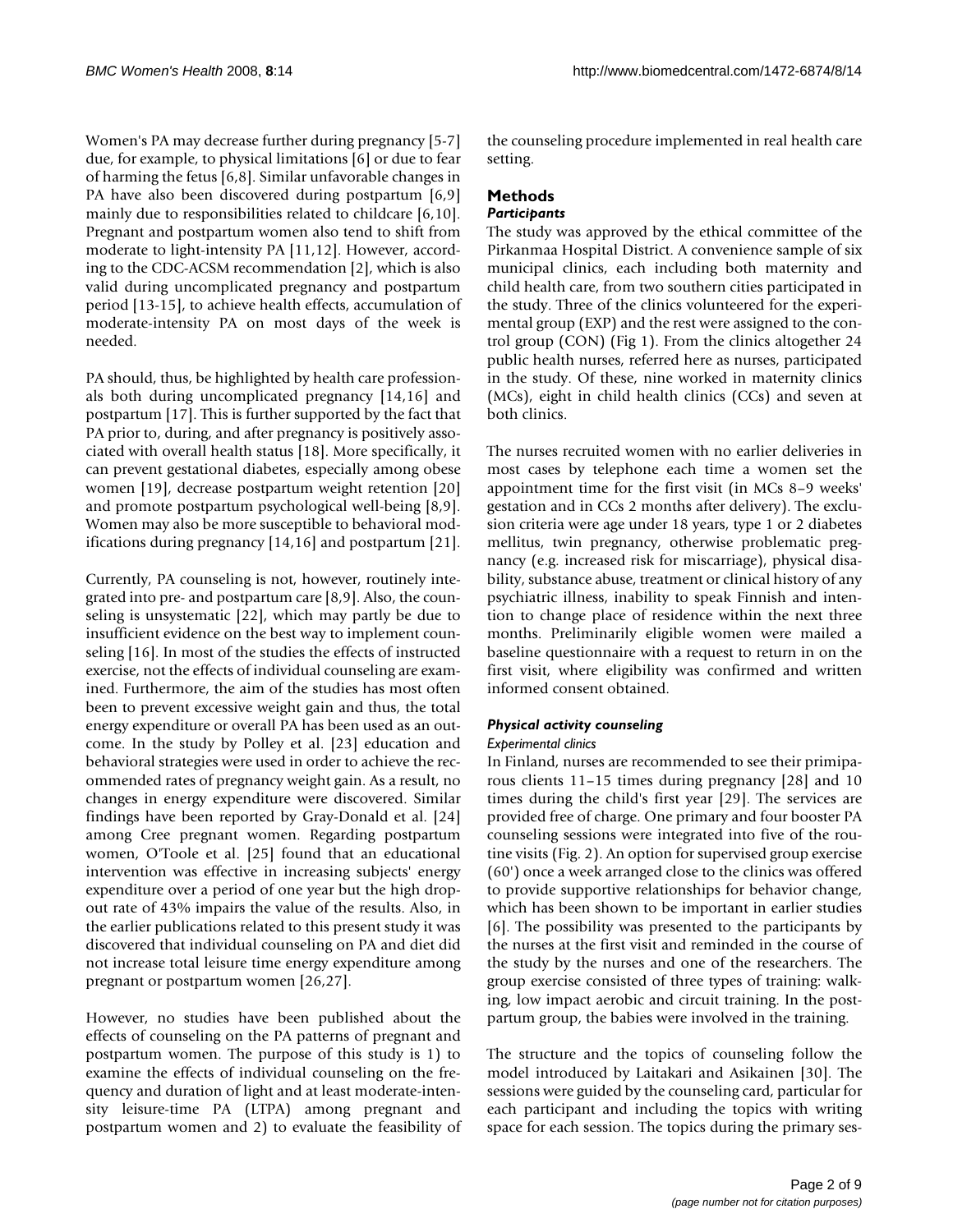

#### **Figure 1 Participant flow in the maternity and child health clinics.**

sion were: LTPA prior to pregnancy, current LTPA, need for increasing LTPA, current guidelines for PA during pregnancy with the help of a take-home leaflet, barriers and incentives to LTPA. At the end of discussion, a weekly plan including LTPA modes and their frequency, duration and intensity was made. Before the intervention, the nurses had a one-day training session, an obligation to practice counseling with one of person not participating in the study and a two-hour feedback session in small groups where it was possible to more individually assess the nurses' counseling skills. The stages of change [31] were introduced to the nurses in the training and they were instructed to consider each participant's readiness to increase LTPA and to proceed within these limits. During the intervention, one supportive meeting was held and monthly researcher visits were made to the clinics.

In making the action plan Borg's [32] visual scale of perceived exertion (RPE) including ratings 6–20 was used to

help the participants to assess the intensity of each activity mode. The focus was on promoting LTPA with RPE ratings 12–14 (somewhat hard) as suggested in the current guidelines on exercise during pregnancy and postpartum [13- 15]. It was estimated by the researchers from the CDC-ACSM recommendation [2], which can be applied during uncomplicated pregnancy and postpartum period [13- 15], that the minimum LTPA required for fitness was 840 MET minutes per week (40 minutes of moderate to highintensity PA [7 METs] 3 times per week) and for health 750 MET minutes per week (30 minutes of moderateintensity PA [5 METs] on 5 weekdays). Both aspects, health and fitness, were considered because some women may have preferred to continue with their more highintensity LTPA. Thus, a consensus of 800 MET minutes was taken to be the minimum dose of LTPA gradually included in the plan. In the updated PA recommendation for the general adult population, which was published in after the intervention, the minimum goal for health was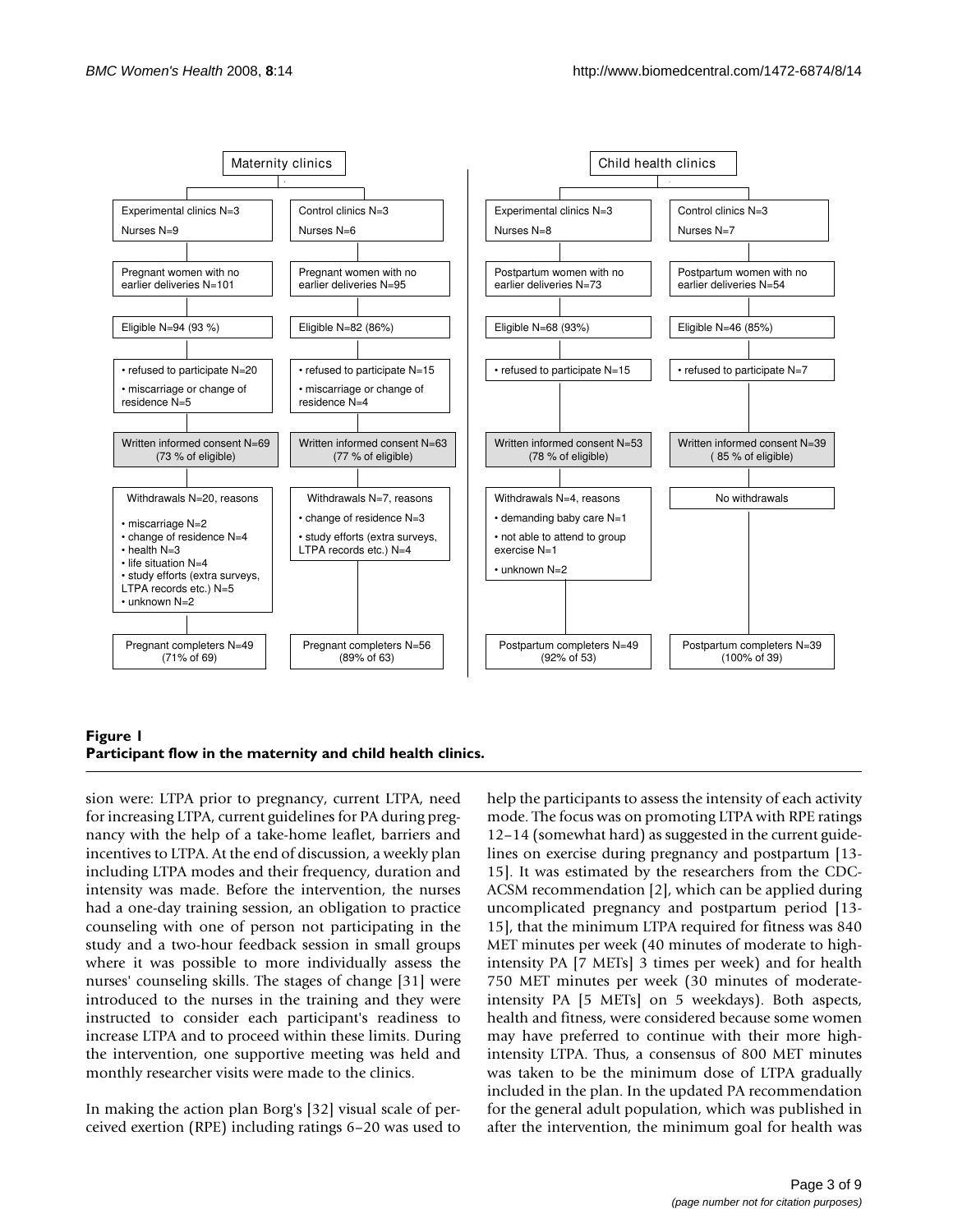

#### Timing of physical activity couns **Figure 2** eling (PAC) and data collection in the experimental clinics **Timing of physical activity counseling (PAC) and data collection in the experimental clinics.**

clarified as 750 met minutes of moderate-intensity PA [33] suggesting that our estimation was quite appropriate.

The nurses calculated the MET minutes from the plan by multiplying the weekly minutes and MET value of each LTPA mode and summing the figures. Concluded from [15,34] RPE 6–11 equaled three METs (light),  $12-14$  five METs (moderate) and 14–20 seven METs (high). The MET minute criterion was set to show the nurse whether there were still need to encourage the participant to increase her weekly LTPA at the next visit; it was not discussed with the participants.

Compliance with the plan was assessed at the booster sessions (in MCs 16–18, 22–24, 32–34 and 37 weeks' gestation and in CCs 3, 5, 6 and 10 months after delivery) with the help of a LTPA log attached to the plan. If the plan was complemented or revised, the MET minutes were rechecked. Other topics at the booster sessions were: adverse events after previous visit, adverse events related to LTPA, barriers and incentives to comply with the plan.

The time allocated for the primary counseling was 20–30 minutes and for each of the boosters 10–15 minutes.

#### *Control clinics*

Former PA counseling practices were continued in CON. According to the responses ( $N = 22$ ) to a questionnaire delivered to all the participating nurses at baseline, 13 of the 14 nurses in MCs discussed PA at each woman's first visit. The mean duration of discussion was 7.5 minutes. In CCs, only 5 of the 15 nurses discussed PA at each woman's first visit with a mean duration of 3.9 minutes. The topics raised most frequently were pregnancy related physiological changes and present PA habits. There were no differences between EXP and CON in the number of nurses implementing PA counseling or mean durations (minutes) of PA discussions at the first visit in MCs (range 4– 13 vs. 3–10) or CCs (range 0–8 vs. 0–8). Thus, regardless of voluntary sampling, the practices in CON seemed to represent the former counseling practices of this sample. Regarding the study arrangements and data collection one training and one feedback session was arranged for the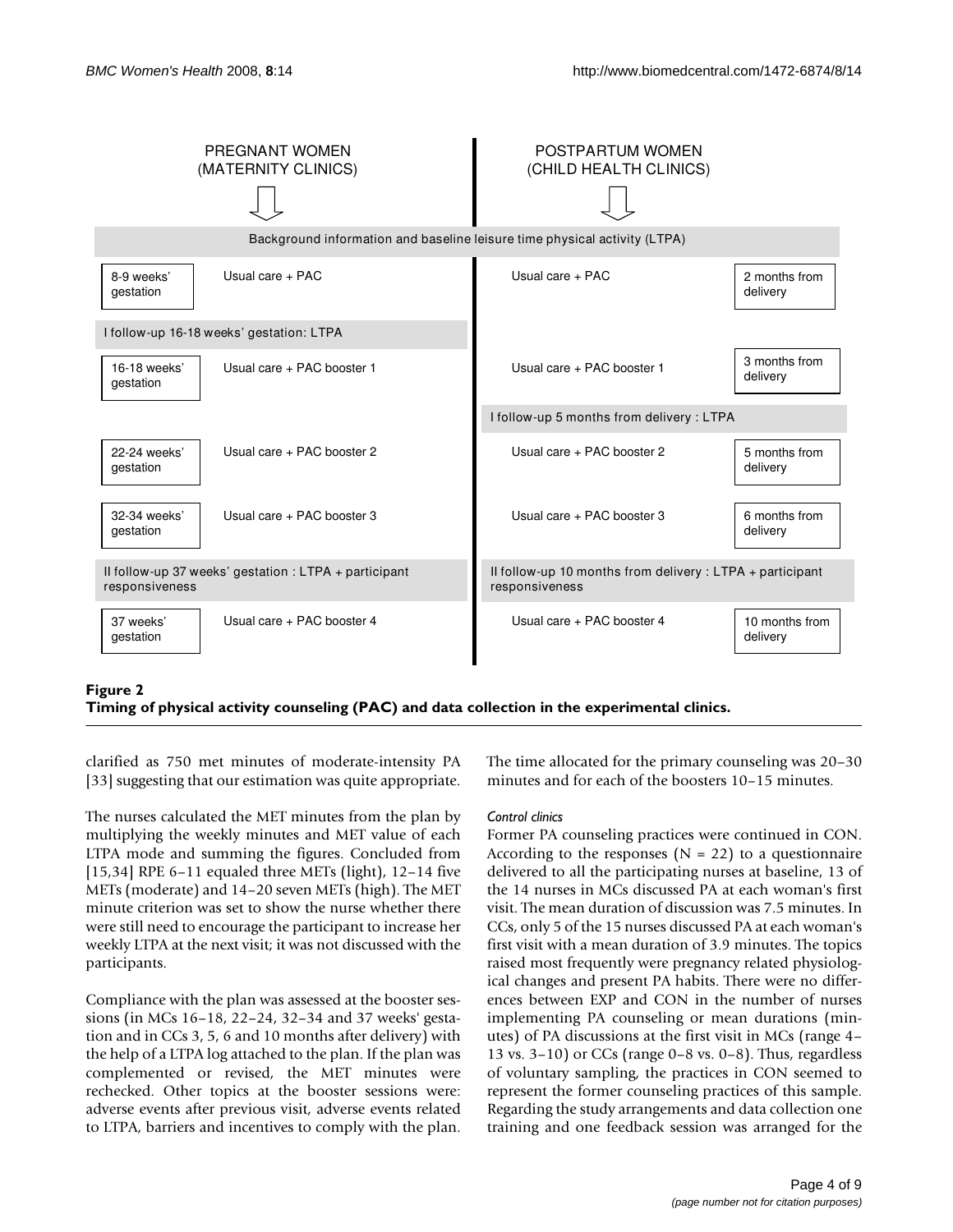nurses before the intervention and researcher visits were made as to the experimental clinics.

## *Evaluation of effects*

A baseline and two follow-up LTPA questionnaires were completed in MCs and CCs to compare the changes in weekly at least moderate-intensity and light-intensity LTPA between EXP and CON (Fig. 2). The baseline questionnaire elicited LTPA during a typical week prior to the pregnancy and the follow-up questionnaires elicited LTPA during a typical week during the previous three weeks. The questions were modified from the International Physical Activity Questionnaire (IPAQ) eliciting the frequency and duration in minutes of vigorous, moderate and lightintensity PA [35]. Contrary to the original IPAQ, the intensities were expressed as degree of breathlessness (strong, some, none) because there are indications that for some women, the meaning of intensity may be difficult to understand [36]. For example, the women were first asked on how many days per week they were engaged in LTPA which causes strong breathlessness (weekly number of days with vigorous-intensity LTPA). Then, the average duration of one session with this kind of intensity was elicited. The weekly duration of vigorous-intensity LTPA was calculated by multiplying the number of days by average duration of one session. Similar procedure was followed with other intensities. To calculate the duration of at least moderate-intensity LTPA, the weekly durations of vigorous and moderate-intensity LTPA were summed up.

## *Evaluation of feasibility*

The feasibility of the whole study has been reported elsewhere [37]. The feasibility of PA counseling was evaluated with four components: i) safety, ii) participant responsiveness, iii) realization of counseling and iv) applicability. The first two were compared between EXP and CON, the latter two concerned only EXP. The indicators and evaluation methods regarding each of the components are described in Additional file 1.

## *Statistical methods*

Descriptive information is given as arithmetic means, standard deviations (SD) and percentages. Group differences regarding each LTPA outcome variable adjusted for corresponding LTPA value at baseline and selected confounders were examined by analysis of covariance at the end point of both follow-ups. Each possible confounder was removed one by one from the analysis to examine, which of them had impact on the results. Thus, the selection was not dependent on their statistical impact. Before analysis, the transformations to logarithms of original variables were performed due to skewness of distributions regarding light-intensity LTPA. The results at the end point of each follow-up are illustrated as relative group differences (%) calculated using antilogs of mean differences of log-transformed variables and given with 95% confidence intervals. Analysis of covariance with the same adjustments was also used in feasibility evaluation by comparing the means between EXP and CON in counseling satisfaction (Osgood scale, 1–5), birth weight and weeks' gestation at delivery. The group difference in the perceived effects of counseling (6 categories) was examined with Chi square test and in the incidence of each selected adverse event with Chi square or Fisher's exact test. After dropping out, no follow-up information was collected from the participants.

## **Results**

The nurses recruited altogether 132 pregnant and 92 postpartum women during a period of six months (Fig. 1). Baseline information on participants is presented in Additional file 2. Pregnant women in EXP had higher BMI (ttest,  $p = 0.030$ ) and had less often high education (Chi square,  $p = 0.009$ ) than in CON. Among postpartum participants there were no statistical baseline differences between the groups.

The pregnant women withdrawing  $(N = 27)$  did not differ statistically from the ones completing the study ( $N = 105$ ). BMI could not be compared because only the maternity cards of the completers were copied. Postpartum noncompleters  $(N = 4)$  had significantly higher BMI (t-test, p  $= 0.029$ ) than the completers (N  $= 88$ ). Participants' LTPA at baseline and at both follow-ups in EXP and CON are presented as unadjusted arithmetic means in Additional file 3.

Among pregnant participants at the first follow-up there were no differences in LTPA between EXP and CON (Additional file 3). At the second follow-up the weekly number of at least moderate-intensity LTPA days was 43% (95% CI 9 to 87) higher and the weekly duration of at least moderate-intensity LTPA 154% (95% CI 16 to 455) higher in EXP compared with CON. Conversely, the weekly number of light-intensity LTPA days was 24% (95% CI 41 to 3) lower in EXP than in CON. Among postpartum participants no group differences in LTPA were discovered at either of the follow-ups.

There were no statistically significant differences between EXP and CON in the incidence (%) of selected adverse events among pregnant and postpartum participants. Among pregnant participants, one of the two miscarriages in EXP was due to blighted ovum and the other due to unknown causes before the first booster session. Among pregnant completers the mean birth weight of children was 3401 g (SD 341) in EXP and 3440 g (490) in CON and the adjusted mean between-group difference -44 g (95% CI -241 to 153). The mean weeks' gestation at deliv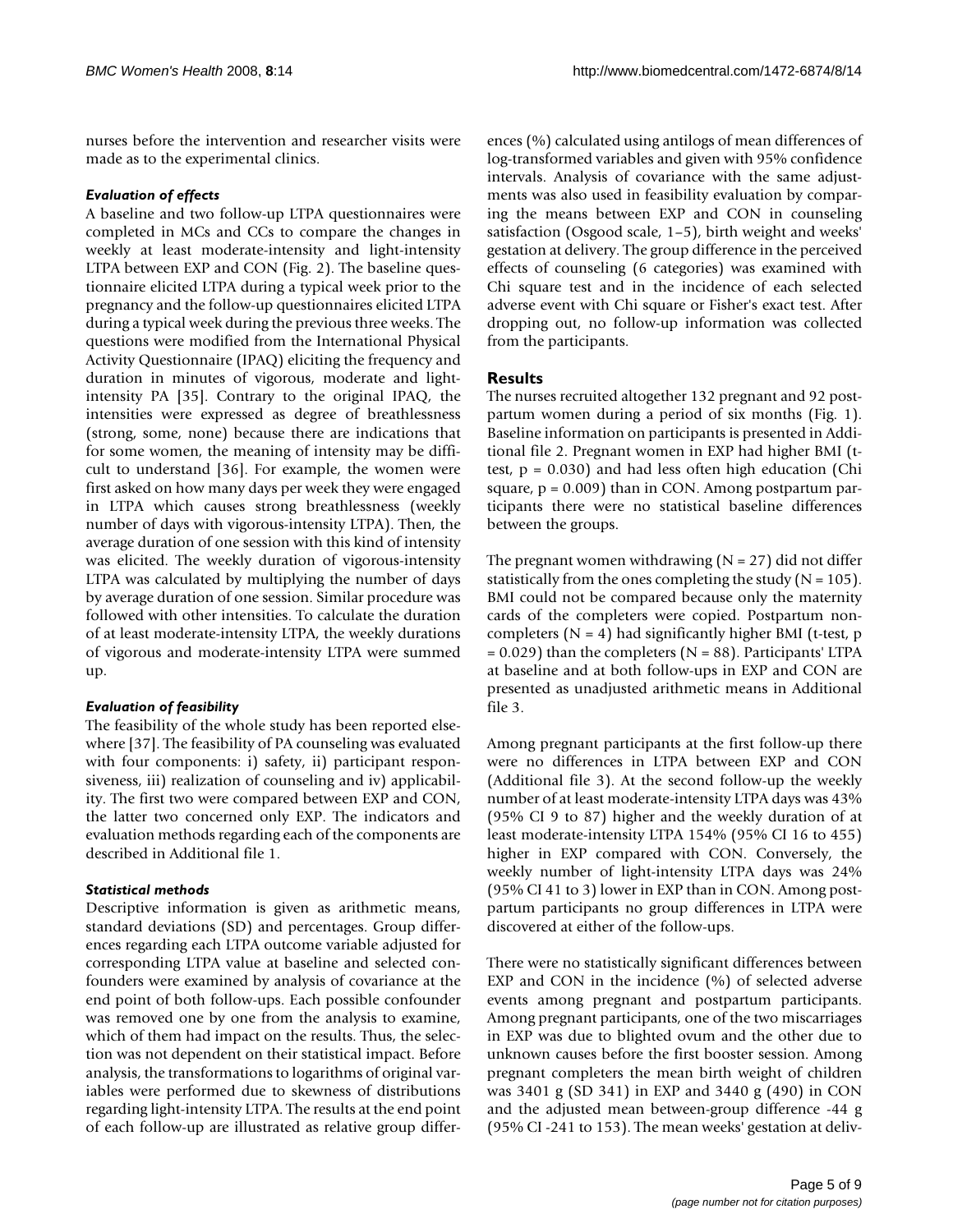ery was 39.9 in both EXP (SD 1.45) and CON (SD 1.28) and the adjusted mean between-group difference 0.2 weeks (95% CI -0.4 to 0.8).

The score for counseling satisfaction was on average 3.7 (SD 0.8) in EXP and 2.9 (1.0) in CON among pregnant participants with a mean between-group difference of 0.7 (95% CI 0.3 to 1.1). Among postpartum participants the corresponding means were 3.3 (0.9) in EXP and 2.8 (0.7) in CON with a mean difference of 0.5 (95% CI 0.1 to 0.9) between the groups. Pregnant participants in EXP reported more often than their peers in CON that counseling had been an incentive to try out, initiate or maintain LTPA (81% vs. 43%, *p* < 0.001). A similar finding was made among postpartum participants (70% vs. 30%, *p* = 0.012).

The timing of the counseling sessions was as intended in both MCs and CCs. In MCs, the mean length was 25.6 (SD 8.1) minutes for the primary session and 12.1 (5.6) minutes for the boosters. In CCs, the corresponding means were 28.3 (11.1) and 11.9 (5.6) minutes. Five boosters were missed both in MCs and CCs. Adherence to group exercise was 28% among pregnant and 47% among postpartum participants. The nurses scored (1–5) the applicability of the primary counseling session to the routine visits 3.9 (SD 0.6) in MCs and 3.8 (0.4) in CCs.

## **Discussion**

Individual PA counseling supported with an option for supervised group exercise seemed to encourage pregnant women to sustain their pre-pregnant level of at least moderate-intensity LTPA almost until the end of their pregnancies. Among postpartum women, no statistically significant effects were observed. The realization and participant responsiveness of the counseling procedure were high and it seemed to be safe and applicable to routine care.

## *Effects*

Regarding pregnant women the findings seem encouraging and quite rational: During the first and second trimesters, when the physical restrictions due to pregnancy are still small, the level of pre-pregnancy LTPA can be maintained without extra support. However, as the pregnancy proceeds, PA counseling seemed to encourage the participants in EXP to continue with their more intensive LTPA while in CON, a tendency to shift towards more lightintensity LTPA can be observed. As a result, a statistically significant between-group difference can be seen at the last follow-up in the number of days of light-intensity LTPA in favor of CON.

The findings are in line with earlier reports about the change in LTPA patterns during pregnancy [6,11,12]. It seems, thus, that the sustainability of at least moderateintensity LTPA during pregnancy may be supported by individual PA counseling. This is encouraging from the health promotion point of view, especially since it has been shown that women who integrate exercise into their routine during pregnancy continue exercising after delivery [38,39].

Among postpartum women there were no similar findings. The most reasonable explanation may be that, as the baseline LTPA was already high, the EXP participants' capacity to increase it may have been limited especially due to new child care responsibilities. Thus, counseling was not able to overcome these barriers. This is supported in earlier studies showing that lack of time due to family duties is the major barrier for PA after delivery [39,40]. However, a positive finding, also observed by others [41], was that pre-pregnancy LTPA was resumed shortly after delivery.

## *Feasibility*

The counseling supported by an optional group exercise appeared to be a *safe* way to promote PA among pregnant and postpartum women since no higher incidences of adverse events were reported in EXP than CON, and since the birth weights of the children and weeks' gestation at delivery were similar among pregnant participants' in both groups. The better scores in EXP on *participant responsiveness* may indicate a need for more intensive PA counseling in maternity and child health care. The *realization* of the counseling procedure was good, which strengthens the validity of the effects. The exception was pregnant women's poor adherence to the optional group exercise, which may suggest that they experience less need for peer support than postpartum women. Working schedules, tiredness after work and no perceived need for maternity exercise at the beginning of pregnancy may be speculated other reasons for less interest. The *applicability* score was high considering the time spent on PA discussions at baseline. This may reflect the flexibility of organizing the contents of the visits.

## *Strengths and limitations*

The strengths of the study were that 1) the counseling was based on a behaviorally grounded model, which had been found applicable in a health care setting, 2) the nurses were carefully trained for counseling, practiced counseling before the intervention and were supported in the implementation throughout the study and 3) a feasibility evaluation was included. Also, the probability of cross-over effect was minimal because neither the participants nor the nurses moved from EXP to CON or vice versa.

However, there were some limitations in the study. First, the sample was quite small, which may have weakened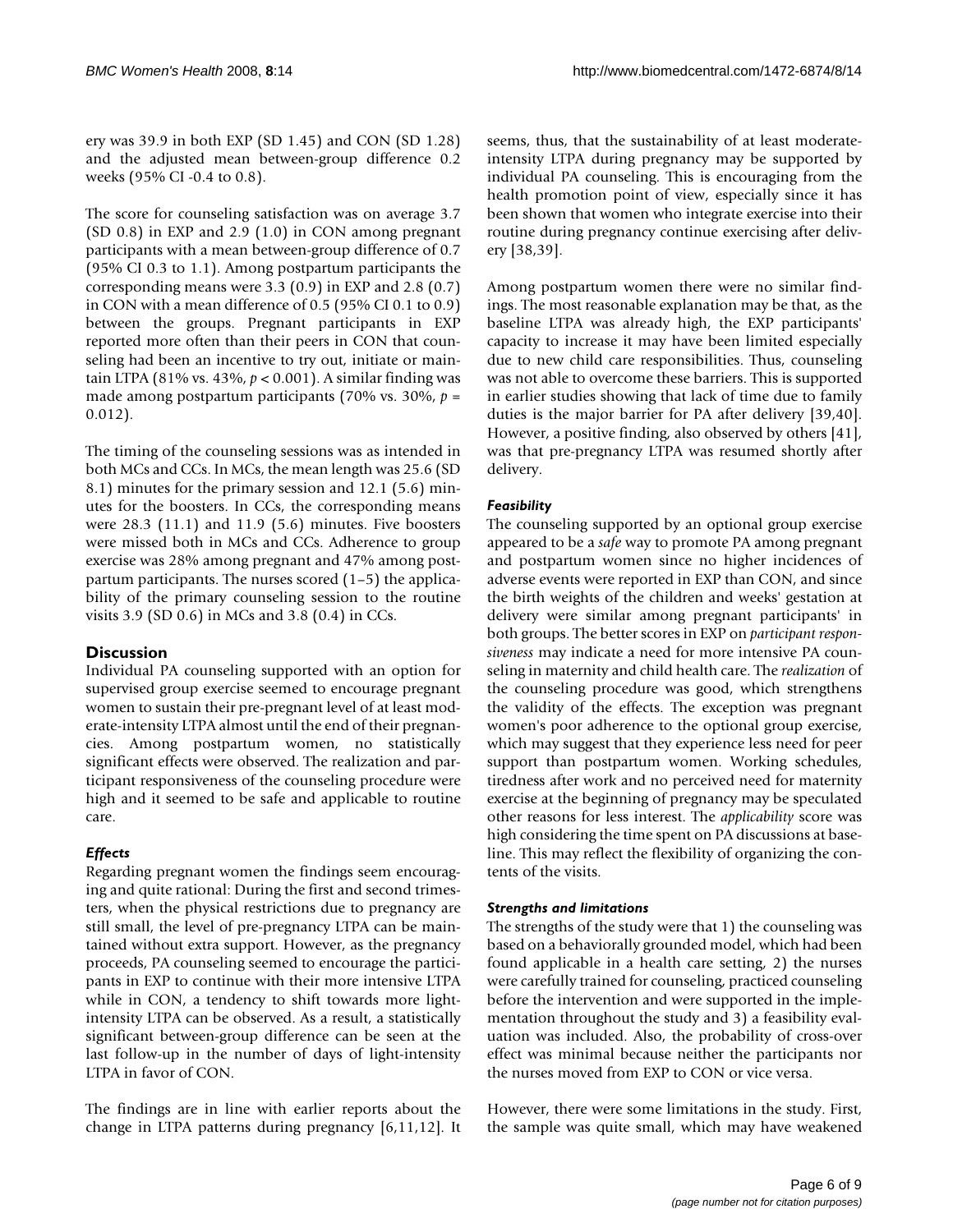the statistical power to discover small between-group differences. Second, due to voluntary sampling of the clinics, the nurses in EXP may have had more favorable attitudes towards counseling than their peers in CON, leading to stronger counseling effects. On the other hand, the counseling practices on PA at baseline were quite similar in EXP and CON indicating no major differences in the attitudes.

Third, despite the representativeness of the women recruited – practically all pregnant [42] and postpartum women [29] use the municipal maternity and child health care services in Finland – the recruitment itself may have led to a selection bias and to the participation of the most compliant women in EXP, which is a common problem in intervention studies. However, at baseline, there were more pregnant and postpartum participants with BMI below 25 in CON than in EXP. Also, the number of pregnant participants with higher-level education was higher in CON than in EXP. As lower BMI [7,43,44] and higher level of education [5,44,45] have both been shown to be positively associated with women's PA, the participants in CON may have looked more favorably on LTPA than the participants in EXP. On the other hand, as the study proceeded, there were more withdrawals in EXP compared to CON and among pregnant women the dropouts seemed more likely to be non-exercisers than the completers.

Fourth, the LTPA questionnaire had not been validated for pregnant and postpartum women. A questionnaire for pregnant women was introduced only after the initiation of the study [46]. The sensitivity of the questionnaire used in this intervention may have been insufficient to discover the changes especially in light-intensity LTPA, which has also been recognized in other studies on women's PA [47,48]. It is also possible that women in EXP, being aware of expectations, were more likely than women in CON to over-report their LTPA at the follow-ups. The use of RPE may have improved the ability of the women in EXP to classify the intensity of their LTPA affecting to their responses in the follow-up questionnaires. There may also have been severe recall errors in the assessment of baseline LTPA due to retrospectivity of the questionnaire (approximately 2 months in the pregnant and 10 months in the postpartum group). However, the possible errors were expected to be the same in EXP and CON and should not have affected to group comparisons. Finally, the results may only be generalized in the clinics, which are interested in developing their counseling practices.

## **Conclusion**

General recommendations on PA are valid also during uncomplicated pregnancy and postpartum period. However, women tend to shift from health enhancing moderate-intensity activities to light-intensity activities during pregnancy. In this study, individual PA counseling supported with optional group exercise seemed to encourage pregnant women to sustain better their pre-pregnant level of at least moderate-intensity LTPA. No benefits for LTPA were observed if counseling was initiated postpartum. Counseling proved safe and applicable to routine practices and was more rewarding to pregnant and postpartum women than usual counseling. Adherence to group exercise was higher among postpartum than pregnant women. However, the limited sample size and unvalidated measures prevent making direct conclusions. Studies with larger sample sizes and validity-tested measures are therefore warranted. Also, further research is needed to examine whether individual counseling is effective among sedentary pregnant and postpartum women.

## **Competing interests**

The authors declare that they have no competing interests.

## **Authors' contributions**

MA participated in the design of the study, designed the protocol and contents of PA counseling, performed the statistical analysis and drafted the manuscript. MP participated in the design of the study, assisted with statistical analysis and helped to draft the manuscript. MF participated in designing the PA counseling and helped to draft the manuscript. TIK participated in the design of the study and helped to draft the manuscript. KO participated in the design of the study, planned the group exercise sessions and helped to draft the manuscript. RL conceived and coordinated the study and helped to draft the manuscript. All authors read and approved the final manuscript.

## **Additional material**

## **Additional file 1**

*Table 1. Feasibility evaluation of the physical activity (PA) counseling procedure.* Click here for file [\[http://www.biomedcentral.com/content/supplementary/1472-](http://www.biomedcentral.com/content/supplementary/1472-6874-8-14-S1.doc) 6874-8-14-S1.doc]

## **Additional file 2**

*Table 2. Baseline information about the pregnant and postpartum participants in the two study groups according to baseline questionnaire and information obtained at the primary counseling visit.* Click here for file [\[http://www.biomedcentral.com/content/supplementary/1472-](http://www.biomedcentral.com/content/supplementary/1472-6874-8-14-S2.doc) 6874-8-14-S2.doc]

## **Additional file 3**

*Table 3. Weekly leisure time physical activity (LTPA) of the pregnant and postpartum participants in the experimental (EXP) and control group (CON) at baseline and two follow-ups, unadjusted arithmetic means (SD). Adjusted group differences (%), EXP compared with CON.* Click here for file [\[http://www.biomedcentral.com/content/supplementary/1472-](http://www.biomedcentral.com/content/supplementary/1472-6874-8-14-S3.doc) 6874-8-14-S3.doc]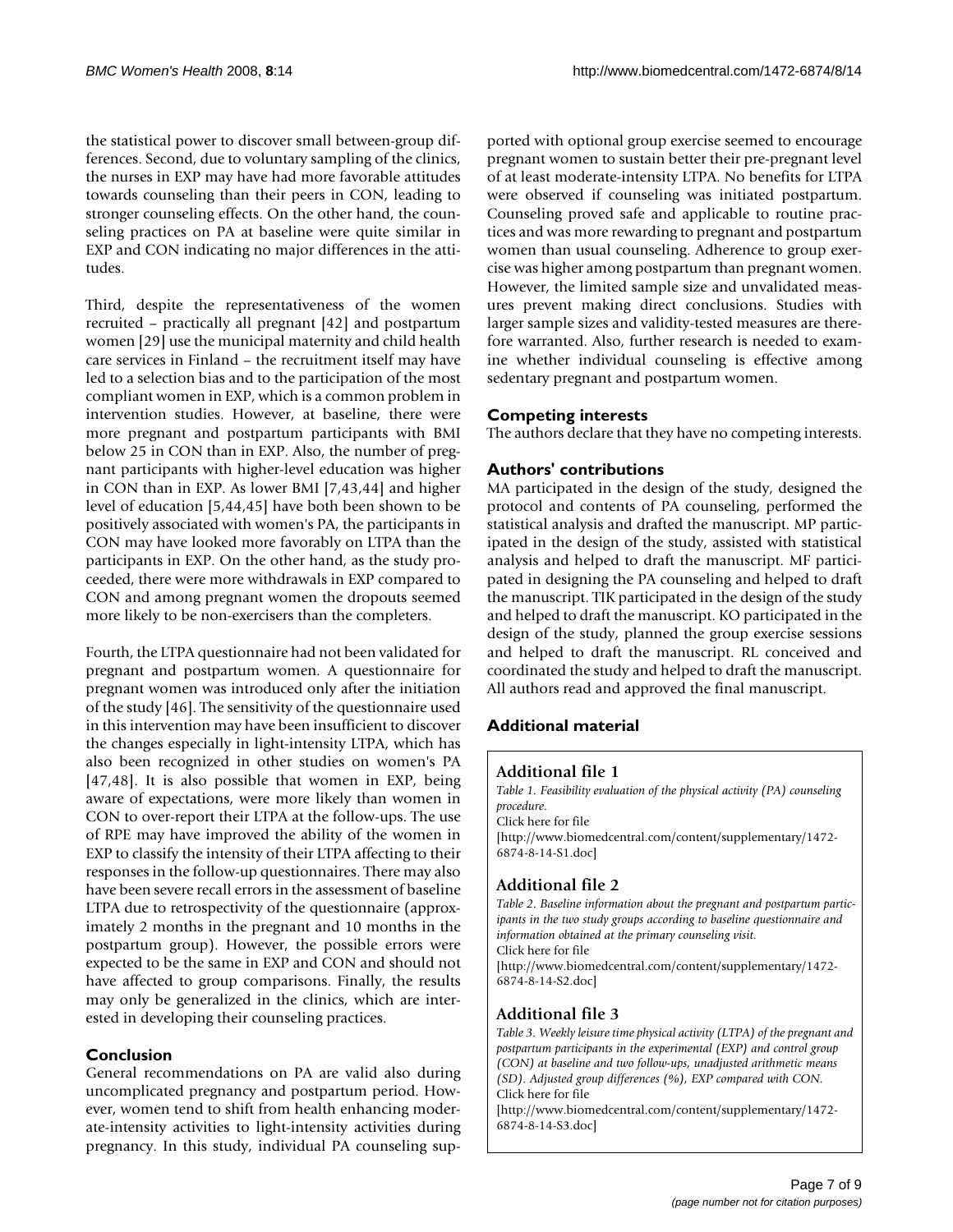#### **Acknowledgements**

We thank the nurses in MCs and CCs for their dedicated efforts in the study. Our acknowledgements also to the Ministry of Education in Finland and to the National Institutes of Health in the U.S. (grants 1 U54 CA00100971 and 5 RO1 CA89950 from NCI to Riitta Luoto and Leena Hilakivi-Clarke) as well as to competitive research funding of the Pirkanmaa Hospital District, Tampere University Hospital for financially supporting the present study as part of the whole pilot program. Gratitude is also expressed to Seppo Miilunpalo, D.Med. Sci., for his comments on the manuscript.

#### **References**

- Kesaniemi YK, Danforth E Jr, Jensen MD, Kopelman PG, Lefèbvre P, Reeder BA: **Dose response issues concerning physical activity and health: an evidence-based symposium.** *Med Sci Sports Exerc* 2001, **33(6 Suppl):**S531-8.
- Pate RR, Pratt M, Blair SN, Haskell WL, Macera CA, Bouchard C Buchner D, Ettinger W, Heath GW, King AC, Kriska A, Leon AS, Marcus BH, Morris J, Paffenbarger RS jr, Patrick K, Pollock ML, Rippe JM, Sallis J, Wilmore JH: **[Physical activity and public health. A](http://www.ncbi.nlm.nih.gov/entrez/query.fcgi?cmd=Retrieve&db=PubMed&dopt=Abstract&list_uids=7823386) [recommendation from the Centers for Disease Control and](http://www.ncbi.nlm.nih.gov/entrez/query.fcgi?cmd=Retrieve&db=PubMed&dopt=Abstract&list_uids=7823386) Prevention and the American College of Sports Medicine.** *JAMA* 1995, **273:**402-407.
- 3. Vaz de Almeida MD, Graca P, Afonso C, D'Amicis A, Lappalainen R, Damkjaer S: **[Physical activity levels and body weight in a](http://www.ncbi.nlm.nih.gov/entrez/query.fcgi?cmd=Retrieve&db=PubMed&dopt=Abstract&list_uids=10933630) [nationally representative sample in the European Union.](http://www.ncbi.nlm.nih.gov/entrez/query.fcgi?cmd=Retrieve&db=PubMed&dopt=Abstract&list_uids=10933630)** *Public Health Nutr* 1999, **2:**105-113.
- 4. Trost SG, Owen N, Bauman AE, Sallies JF, Brown W: **[Correlates of](http://www.ncbi.nlm.nih.gov/entrez/query.fcgi?cmd=Retrieve&db=PubMed&dopt=Abstract&list_uids=12471307) [adults' participation in physical activity: review and update.](http://www.ncbi.nlm.nih.gov/entrez/query.fcgi?cmd=Retrieve&db=PubMed&dopt=Abstract&list_uids=12471307)** *Med Sci Sports Exerc* 2002, **34:**1996-2001.
- 5. Evenson KR, Savitz DA, Huston SL: **[Leisure-time physical activity](http://www.ncbi.nlm.nih.gov/entrez/query.fcgi?cmd=Retrieve&db=PubMed&dopt=Abstract&list_uids=15535815) [among pregnant women in the US.](http://www.ncbi.nlm.nih.gov/entrez/query.fcgi?cmd=Retrieve&db=PubMed&dopt=Abstract&list_uids=15535815)** *Paediatr Perinat Epidemiol* 2004, **18:**400-407.
- 6. Symons Downs D, Hausenblas HA: **[Women's exercise beliefs and](http://www.ncbi.nlm.nih.gov/entrez/query.fcgi?cmd=Retrieve&db=PubMed&dopt=Abstract&list_uids=15010667) [behaviors during their pregnancy and postpartum.](http://www.ncbi.nlm.nih.gov/entrez/query.fcgi?cmd=Retrieve&db=PubMed&dopt=Abstract&list_uids=15010667)** *J Midwifery Womens Health* 2004, **49:**138-144.
- 7. Zhang J, Savitz DA: **[Exercise during pregnancy among U.S.](http://www.ncbi.nlm.nih.gov/entrez/query.fcgi?cmd=Retrieve&db=PubMed&dopt=Abstract&list_uids=8680626) [women.](http://www.ncbi.nlm.nih.gov/entrez/query.fcgi?cmd=Retrieve&db=PubMed&dopt=Abstract&list_uids=8680626)** *Ann Epidemiol* 1996, **6:**53-59.
- 8. Sampselle CM, Seng J, Yeo S, Killion C, Oakley D: **[Physical activity](http://www.ncbi.nlm.nih.gov/entrez/query.fcgi?cmd=Retrieve&db=PubMed&dopt=Abstract&list_uids=9924863) [and postpartum wellbeing.](http://www.ncbi.nlm.nih.gov/entrez/query.fcgi?cmd=Retrieve&db=PubMed&dopt=Abstract&list_uids=9924863)** *JOGNN* 1999, **28:**41-49.
- 9. Whatley Blum J, Beaudoin CM, Caton-Lemos L: **Physical activity patterns and maternal well-being in postpartum women.** *Mat Child Health J* 2004, **8:**163-169.
- 10. Miller YD, Trost SG, Brown WJ: **[Mediators of physical activity](http://www.ncbi.nlm.nih.gov/entrez/query.fcgi?cmd=Retrieve&db=PubMed&dopt=Abstract&list_uids=12133744) [behavior change among women with young children.](http://www.ncbi.nlm.nih.gov/entrez/query.fcgi?cmd=Retrieve&db=PubMed&dopt=Abstract&list_uids=12133744)** *Am J Prev Med* 2002, **23:**98-103.
- 11. Mottola MF, Campbell MK: **[Activity patterns during pregnancy.](http://www.ncbi.nlm.nih.gov/entrez/query.fcgi?cmd=Retrieve&db=PubMed&dopt=Abstract&list_uids=12904639)** *Can J Appl Physiol* 2003, **28:**642-653.
- 12. Pereira MA, Rifas-Shiman SL, Kleinman KP, Rich-Edwards JW, Peterson KE, Gillman MW: **[Predictors of change in physical activity](http://www.ncbi.nlm.nih.gov/entrez/query.fcgi?cmd=Retrieve&db=PubMed&dopt=Abstract&list_uids=17383562) [during and after pregnancy. Project Viva.](http://www.ncbi.nlm.nih.gov/entrez/query.fcgi?cmd=Retrieve&db=PubMed&dopt=Abstract&list_uids=17383562)** *Am J Prev Med* 2007:312-319.
- 13. ACOG (American College of Gynecologists) Committee, Opinion no 267: **[Exercise during pregnancy and the postpartum period.](http://www.ncbi.nlm.nih.gov/entrez/query.fcgi?cmd=Retrieve&db=PubMed&dopt=Abstract&list_uids=11777528)** *Obstet Gynecol* 2002, **99:**171-173.
- 14. Artal R, O'Toole M: **[Guidelines of the American College of](http://www.ncbi.nlm.nih.gov/entrez/query.fcgi?cmd=Retrieve&db=PubMed&dopt=Abstract&list_uids=12547738) [Obstetricians and Gynecologists for exercise during preg](http://www.ncbi.nlm.nih.gov/entrez/query.fcgi?cmd=Retrieve&db=PubMed&dopt=Abstract&list_uids=12547738)[nancy and the postpartum period.](http://www.ncbi.nlm.nih.gov/entrez/query.fcgi?cmd=Retrieve&db=PubMed&dopt=Abstract&list_uids=12547738)** *Br J Sports Med* 2003, **37:**6-12.
- 15. Davies GAL, Wolfe LA, Mottola MF, MacKinnon C: **[Exercise in](http://www.ncbi.nlm.nih.gov/entrez/query.fcgi?cmd=Retrieve&db=PubMed&dopt=Abstract&list_uids=12806453) [pregnancy and the postpartum period.](http://www.ncbi.nlm.nih.gov/entrez/query.fcgi?cmd=Retrieve&db=PubMed&dopt=Abstract&list_uids=12806453)** *J Obstet Gynaecol Can* 2003, **25:**516-522.
- 16. Paisley TS, Joy EA, Price RJ: **Exercise during pregnancy: a practical approach.** *Sports Med Rep* 2003, **2:**325-330.
- 17. Mottola MF: **[Exercise in the postpartum period: practical](http://www.ncbi.nlm.nih.gov/entrez/query.fcgi?cmd=Retrieve&db=PubMed&dopt=Abstract&list_uids=12831685) [applications.](http://www.ncbi.nlm.nih.gov/entrez/query.fcgi?cmd=Retrieve&db=PubMed&dopt=Abstract&list_uids=12831685)** *Curr Sports Med Rep* 2002, **1:**362-368.
- 18. Haas JS, Jackson RA, Fuentes-Afflick E, Stewart AL, Dean ML, Brawarsky P, Escobar GJ: **Changes in the health status of women during and after pregnancy.** *J Gen Intern Med* 2004, **20:**45-51.
- 19. Dye TD, Knox KL, Artal R, Aubry RH, Wojtowycz MA: **[Physical](http://www.ncbi.nlm.nih.gov/entrez/query.fcgi?cmd=Retrieve&db=PubMed&dopt=Abstract&list_uids=9400338) [activity, obesity and diabetes in pregnancy.](http://www.ncbi.nlm.nih.gov/entrez/query.fcgi?cmd=Retrieve&db=PubMed&dopt=Abstract&list_uids=9400338)** *Am J Epidemiol* 1997, **146:**961-965.
- 20. Olson CM, Strawderman MS, Hinton PS, Pearson TA: **[Gestational](http://www.ncbi.nlm.nih.gov/entrez/query.fcgi?cmd=Retrieve&db=PubMed&dopt=Abstract&list_uids=12532163) [weight gain and postpartum behaviours associated with](http://www.ncbi.nlm.nih.gov/entrez/query.fcgi?cmd=Retrieve&db=PubMed&dopt=Abstract&list_uids=12532163)**

**[weight change from early pregnancy to 1 y postpartum.](http://www.ncbi.nlm.nih.gov/entrez/query.fcgi?cmd=Retrieve&db=PubMed&dopt=Abstract&list_uids=12532163)** *Int J Obes Relat Metab Disord* 2003, **27:**117-127.

- 21. Moran CF, Holt VL, Martin DP: **[What do women want to know](http://www.ncbi.nlm.nih.gov/entrez/query.fcgi?cmd=Retrieve&db=PubMed&dopt=Abstract&list_uids=9271964) [after childbirth?](http://www.ncbi.nlm.nih.gov/entrez/query.fcgi?cmd=Retrieve&db=PubMed&dopt=Abstract&list_uids=9271964)** *Birth* 1997, **24:**27-34.
- 22. Laitakari J, Miilunpalo S, Vuori I: **[The process and methods of](http://www.ncbi.nlm.nih.gov/entrez/query.fcgi?cmd=Retrieve&db=PubMed&dopt=Abstract&list_uids=9110833) [health counseling by primary health care personnel in Fin](http://www.ncbi.nlm.nih.gov/entrez/query.fcgi?cmd=Retrieve&db=PubMed&dopt=Abstract&list_uids=9110833)[land: a national survey.](http://www.ncbi.nlm.nih.gov/entrez/query.fcgi?cmd=Retrieve&db=PubMed&dopt=Abstract&list_uids=9110833)** *Patient Educ Couns* 1997, **30:**61-70.
- 23. Polley BA, Wing RR, Sims CJ: **[Randomized controlled trial to](http://www.ncbi.nlm.nih.gov/entrez/query.fcgi?cmd=Retrieve&db=PubMed&dopt=Abstract&list_uids=12439652) [prevent excessive weight gain in pregnant women.](http://www.ncbi.nlm.nih.gov/entrez/query.fcgi?cmd=Retrieve&db=PubMed&dopt=Abstract&list_uids=12439652)** *Int J Obes Relat Metab Disord* 2002, **26:**1494-1502.
- 24. Gray-Donald K, Robinson E, Collier A, David K, Renaud L, Rodrigues S: **[Intervening to reduce weight gain in pregnancy and gesta](http://www.ncbi.nlm.nih.gov/entrez/query.fcgi?cmd=Retrieve&db=PubMed&dopt=Abstract&list_uids=11107459)[tional diabetes mellitus in Cree communities: an evaluation.](http://www.ncbi.nlm.nih.gov/entrez/query.fcgi?cmd=Retrieve&db=PubMed&dopt=Abstract&list_uids=11107459)** *CMAJ* 2000, **163:**1247-1251.
- 25. O'Toole ML, Sawicki MA, Artal R: **[Structured diet and physical](http://www.ncbi.nlm.nih.gov/entrez/query.fcgi?cmd=Retrieve&db=PubMed&dopt=Abstract&list_uids=14709187) [activity prevent postpartum weight retention.](http://www.ncbi.nlm.nih.gov/entrez/query.fcgi?cmd=Retrieve&db=PubMed&dopt=Abstract&list_uids=14709187)** *J Womens Health (Larchmt)* 2003, **12:**991-998.
- 26. Kinnunen TI, Pasanen M, Aittasalo M, Fogelholm M, Hilakivi-Clarke L, Weiderpass E, Luoto R: **[Preventing excessive weight gain dur](http://www.ncbi.nlm.nih.gov/entrez/query.fcgi?cmd=Retrieve&db=PubMed&dopt=Abstract&list_uids=17228348)[ing pregnancy – a controlled trial in primary health care.](http://www.ncbi.nlm.nih.gov/entrez/query.fcgi?cmd=Retrieve&db=PubMed&dopt=Abstract&list_uids=17228348)** *Eur J Clin Nutr* 2007, **61:**884-891.
- 27. Kinnunen TI, Pasanen M, Aittasalo M, Fogelholm M, Weiderpass E, Luoto R: **[Reducing postpartum weight retention – a pilot trial](http://www.ncbi.nlm.nih.gov/entrez/query.fcgi?cmd=Retrieve&db=PubMed&dopt=Abstract&list_uids=17825113) [in primary health care.](http://www.ncbi.nlm.nih.gov/entrez/query.fcgi?cmd=Retrieve&db=PubMed&dopt=Abstract&list_uids=17825113)** *Nutrition Journal* 2007, **6:**21.
- 28. Viisainen K: **Seulontatutkimukset ja yhteistyö äitiyshuollossa, suositukset 1999.** *Stakes oppaita 34. Jyväskylä, Finland* 1999. (In Finnish).
- 29. Ministry of Social Affairs and Health: **Child health clinics in support of families with children. A guide for staff.** *Helsinki, Finland* 2004. In Finnish with an English summary
- Laitakari J, Asikainen T-M: How to promote physical activity **through individual counseling – A proposal for a practical model of counseling on health-related physical activity.** *Patient Educ Couns* 1998:13-23.
- 31. Prochaska JO, Velicer WF: **[The transtheoretical model of health](http://www.ncbi.nlm.nih.gov/entrez/query.fcgi?cmd=Retrieve&db=PubMed&dopt=Abstract&list_uids=10170434) [behavior change.](http://www.ncbi.nlm.nih.gov/entrez/query.fcgi?cmd=Retrieve&db=PubMed&dopt=Abstract&list_uids=10170434)** *Am J Health Promot* 1997, **12:**38-48.
- 32. Borg GA: **[Psychophysical bases of perceived exertion.](http://www.ncbi.nlm.nih.gov/entrez/query.fcgi?cmd=Retrieve&db=PubMed&dopt=Abstract&list_uids=7154893)** *Med Sci Sports Exerc* 1982, **14:**377-381.
- 33. Haskell WL, Lee I-M, Pate RR, Powell KE, Blair SN, Franklin BA, Macera CA, Heath GW, Thompson PD, Bauman A: **[Physical activity](http://www.ncbi.nlm.nih.gov/entrez/query.fcgi?cmd=Retrieve&db=PubMed&dopt=Abstract&list_uids=17671237) [and public health. Updated recommendation for adults from](http://www.ncbi.nlm.nih.gov/entrez/query.fcgi?cmd=Retrieve&db=PubMed&dopt=Abstract&list_uids=17671237) the American College of Sports medicine and the American [Heart Association.](http://www.ncbi.nlm.nih.gov/entrez/query.fcgi?cmd=Retrieve&db=PubMed&dopt=Abstract&list_uids=17671237)** *Circulation* 2007, **116:**1081-1093.
- 34. Howley ET: **[Type of activity: resistance, aerobic and leisure](http://www.ncbi.nlm.nih.gov/entrez/query.fcgi?cmd=Retrieve&db=PubMed&dopt=Abstract&list_uids=11427761) [versus occupational physical activity.](http://www.ncbi.nlm.nih.gov/entrez/query.fcgi?cmd=Retrieve&db=PubMed&dopt=Abstract&list_uids=11427761)** *Med Sci Sports Exerc* 2001, **33(6 Suppl):**S364-9.
- 35. Craig CL, Marshall AL, Sjöström M, Bauman AE, Booth ML, Ainsworth BE, Pratt M, Yngve A, Sallis JF, Oja P: **[International Physical](http://www.ncbi.nlm.nih.gov/entrez/query.fcgi?cmd=Retrieve&db=PubMed&dopt=Abstract&list_uids=12900694) [Activity Questionnaire \(IPAQ\): 12-country reliability and](http://www.ncbi.nlm.nih.gov/entrez/query.fcgi?cmd=Retrieve&db=PubMed&dopt=Abstract&list_uids=12900694) [validity.](http://www.ncbi.nlm.nih.gov/entrez/query.fcgi?cmd=Retrieve&db=PubMed&dopt=Abstract&list_uids=12900694)** *Med Sci Sports Exerc* 2003, **35:**1381-1395.
- 36. Tudor-Locke C, Henderson KA, Wilcox S, Cooper RS, Durstine JL, Ainsworth BE: **[In their own voices: definitions and interpreta](http://www.ncbi.nlm.nih.gov/entrez/query.fcgi?cmd=Retrieve&db=PubMed&dopt=Abstract&list_uids=14583168)[tions of physical activity.](http://www.ncbi.nlm.nih.gov/entrez/query.fcgi?cmd=Retrieve&db=PubMed&dopt=Abstract&list_uids=14583168)** *Women's Health Issues* 2003, **13:**194-199.
- 37. Kinnunen TI, Aittasalo M, Koponen P, Ojala K, Mansikkamäki K, Weiderpass E, Fogelholm M, Luoto R: **Feasibility of a controlled trial aiming to prevent excessive pregnancy-related weight gain in primary health care.** *BMC Pregnancy and Childbirth* in press.
- 38. Clapp JF III: **[Exercise during pregnancy. A clinical update.](http://www.ncbi.nlm.nih.gov/entrez/query.fcgi?cmd=Retrieve&db=PubMed&dopt=Abstract&list_uids=10740759)** *Clin Sports Med* 2000, **19:**273-286.
- 39. Devine CM, Bove CF, Olson CM: **[Continuity and change in](http://www.ncbi.nlm.nih.gov/entrez/query.fcgi?cmd=Retrieve&db=PubMed&dopt=Abstract&list_uids=10641808) [women's weight orientations and lifestyle practices through](http://www.ncbi.nlm.nih.gov/entrez/query.fcgi?cmd=Retrieve&db=PubMed&dopt=Abstract&list_uids=10641808) pregnancy and the postpartum period: the influence of life [course trajectories and transitional events.](http://www.ncbi.nlm.nih.gov/entrez/query.fcgi?cmd=Retrieve&db=PubMed&dopt=Abstract&list_uids=10641808)** *Soc Sci Med* 2000, **50:**567-582.
- 40. Henderson KA, Ainsworth BE: **The connections between the social support and women's physical activity involvement: the cultural activity participation study.** *WSPAJ* 2000, **9:**27-53.
- 41. Ritchie LD, Fung EB, Halloran BP, Turnlund JR, van Loan MD, Cann CE, King JC: **[A longitudinal study of calcium homeostasis dur](http://www.ncbi.nlm.nih.gov/entrez/query.fcgi?cmd=Retrieve&db=PubMed&dopt=Abstract&list_uids=9537616)[ing human pregnancy and lactation and after resumption of](http://www.ncbi.nlm.nih.gov/entrez/query.fcgi?cmd=Retrieve&db=PubMed&dopt=Abstract&list_uids=9537616) [menses.](http://www.ncbi.nlm.nih.gov/entrez/query.fcgi?cmd=Retrieve&db=PubMed&dopt=Abstract&list_uids=9537616)** *Am J Clin Nutr* 1998, **67:**693-701.
- 42. Hartikainen A-L: **Constant increase in antenatal health care visits – any need for reconsideration?** *Finnish Medical Journal* 2003, **22:**2437-2440. In Finnish with an English abstract